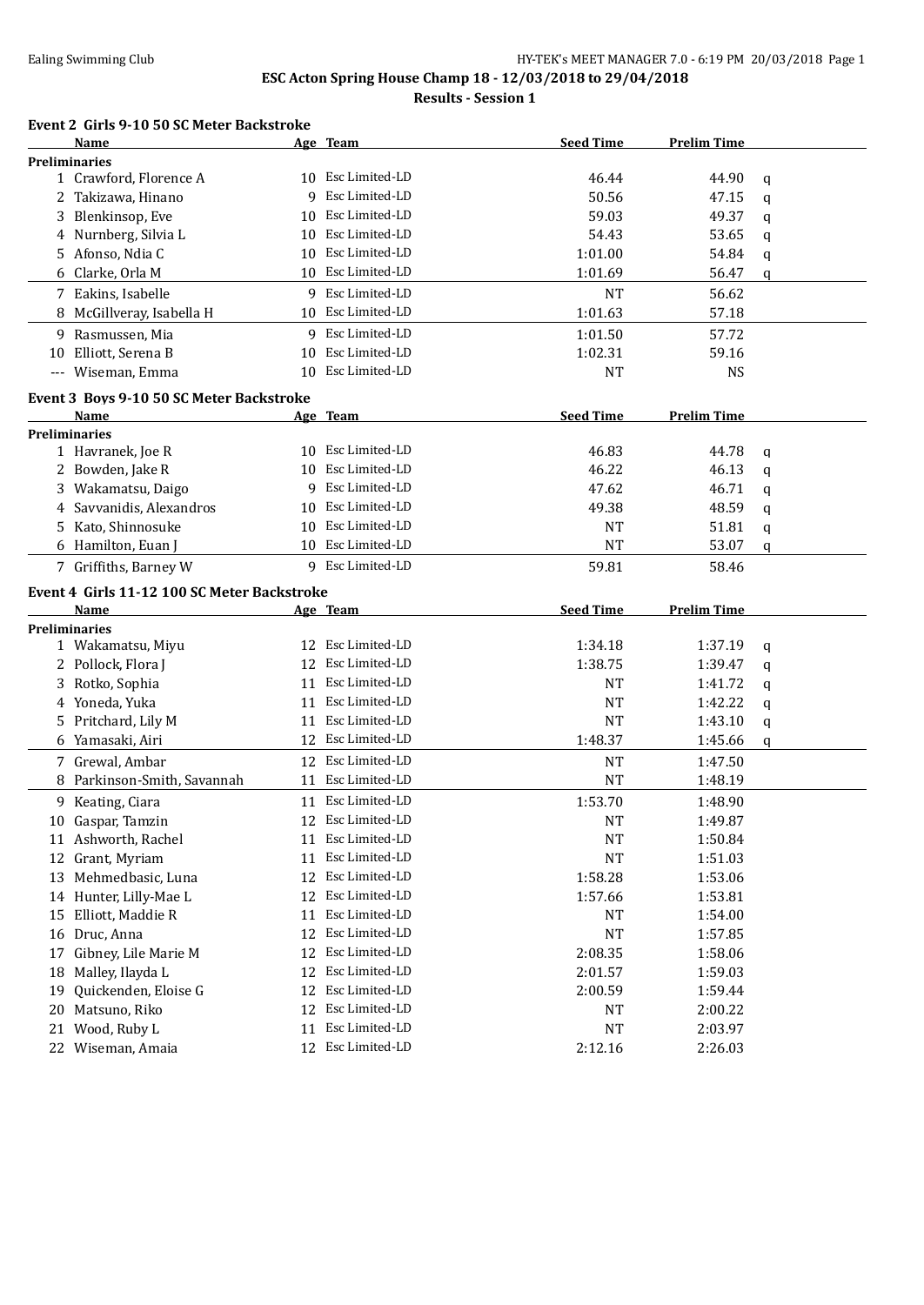#### Ealing Swimming Club **HY-TEK's MEET MANAGER 7.0 - 6:19 PM 20/03/2018** Page 2

# **ESC Acton Spring House Champ 18 - 12/03/2018 to 29/04/2018**

**Results - Session 1**

#### **Event 5 Boys 11-12 100 SC Meter Backstroke**

|    | <b>Name</b>                                      |    | Age Team                            | <b>Seed Time</b>   | <b>Prelim Time</b> |   |
|----|--------------------------------------------------|----|-------------------------------------|--------------------|--------------------|---|
|    | <b>Preliminaries</b>                             |    |                                     |                    |                    |   |
|    | 1 Bielak, Max P                                  |    | 12 Esc Limited-LD                   | 1:35.53            | 1:36.07            | q |
|    | 2 Bhatia, Sai                                    | 12 | Esc Limited-LD                      | 1:49.57            | 1:44.18            | q |
| 3  | Tikhonov, Lev                                    |    | 12 Esc Limited-LD                   | 1:47.75            | 1:47.06            | q |
| 4  | Beshay, Antony F                                 | 11 | Esc Limited-LD                      | <b>NT</b>          | 1:48.87            | q |
| 5. | Leaviss, Stanley                                 |    | 12 Esc Limited-LD                   | <b>NT</b>          | 1:54.34            | q |
| 6  | Irimia, Cosmin                                   | 12 | Esc Limited-LD                      | <b>NT</b>          | 1:56.60            | q |
|    | 7 Carroll-Waine, Henry R                         | 12 | Esc Limited-LD                      | 2:01.81            | 1:56.90            |   |
|    | 8 Bialek, Kacper                                 |    | 12 Esc Limited-LD                   | NT                 | 1:59.02            |   |
|    | 9 Eakins, Alex                                   |    | 11 Esc Limited-LD                   | <b>NT</b>          | 2:11.43            |   |
|    | Event 11 Girls 9-10 50 SC Meter Freestyle        |    |                                     |                    |                    |   |
|    | Name                                             |    | Age Team                            | <b>Seed Time</b>   | <b>Prelim Time</b> |   |
|    | <b>Preliminaries</b>                             |    |                                     |                    |                    |   |
|    | 1 Crawford, Florence A                           |    | 10 Esc Limited-LD                   | 42.47              | 41.00              | q |
|    | 2 Takizawa, Hinano                               | 9  | Esc Limited-LD                      | 44.47              | 43.78              |   |
| 3  | Blenkinsop, Eve                                  | 10 | Esc Limited-LD                      | 44.72              | 44.50              | q |
|    |                                                  |    | Esc Limited-LD                      | 53.87              |                    | q |
| 4  | McGillveray, Isabella H                          | 10 |                                     |                    | 49.03              | q |
| 5. | Afonso, Ndia C                                   | 10 | Esc Limited-LD                      | 1:01.00            | 49.66              | q |
|    | 6 Rasmussen, Mia                                 | 9  | Esc Limited-LD                      | 52.93              | 49.94              | q |
|    | 7 Nurnberg, Silvia L                             | 10 | Esc Limited-LD                      | 52.59              | 52.19              |   |
| 8  | Clarke, Orla M                                   |    | 10 Esc Limited-LD                   | 56.97              | 52.75              |   |
| 9. | Elliott, Serena B                                | 10 | Esc Limited-LD                      | 56.13              | 53.50              |   |
|    | 10 Eakins, Isabelle                              | 9  | Esc Limited-LD                      | <b>NT</b>          | 56.13              |   |
|    |                                                  |    |                                     |                    |                    |   |
|    |                                                  |    |                                     |                    |                    |   |
|    | Event 12 Boys 9-10 50 SC Meter Freestyle<br>Name |    | Age Team                            | <b>Seed Time</b>   | <b>Prelim Time</b> |   |
|    | <b>Preliminaries</b>                             |    |                                     |                    |                    |   |
|    | 1 Havranek, Joe R                                | 10 | Esc Limited-LD                      | 42.12              | 38.03              | q |
|    | 2 Bowden, Jake R                                 | 10 | Esc Limited-LD                      | 40.88              | 38.22              | q |
| 3  | Wakamatsu, Daigo                                 | 9  | Esc Limited-LD                      | 39.91              | 41.75              | q |
| 4  | Savvanidis, Alexandros                           | 10 | Esc Limited-LD                      | 43.03              | 43.69              | q |
| 5  |                                                  | 10 | Esc Limited-LD                      | <b>NT</b>          | 44.32              |   |
|    | Kato, Shinnosuke                                 |    | 10 Esc Limited-LD                   |                    |                    | q |
|    | 6 Hamilton, Euan J<br>7 Griffiths, Barney W      |    | 9 Esc Limited-LD                    | <b>NT</b><br>54.41 | 45.32<br>52.06     | q |
|    |                                                  |    |                                     |                    |                    |   |
|    | Event 13 Girls 11-12 100 SC Meter Freestyle      |    |                                     |                    |                    |   |
|    | Name                                             |    | Age Team                            | <b>Seed Time</b>   | <b>Prelim Time</b> |   |
|    | <b>Preliminaries</b>                             | 12 | Esc Limited-LD                      |                    |                    |   |
|    | 1 Wakamatsu, Miyu                                | 11 | Esc Limited-LD                      | 1:25.53            | 1:24.85            | q |
|    | 2 Yoneda, Yuka                                   |    |                                     | NT                 | 1:32.53            | q |
| 3  | Parkinson-Smith, Savannah                        | 11 | Esc Limited-LD                      | NT                 | 1:32.60            | q |
| 4  | Yamasaki, Airi                                   | 12 | Esc Limited-LD                      | 1:38.68            | 1:33.28            | q |
| 5. | Pollock, Flora J                                 | 12 | Esc Limited-LD                      | 1:39.03            | 1:33.85            | q |
|    | 6 Hunter, Lilly-Mae L                            | 12 | Esc Limited-LD                      | 1:41.57            | 1:34.12            | q |
|    | 7 Pritchard, Lily M                              | 11 | Esc Limited-LD                      | NT                 | 1:37.13            |   |
| 8  | Rotko, Sophia                                    | 11 | Esc Limited-LD                      | NT                 | 1:37.56            |   |
| 9  | Keating, Ciara<br>10 Druc, Anna                  | 11 | Esc Limited-LD<br>12 Esc Limited-LD | NT<br>NT           | 1:39.75<br>1:43.18 |   |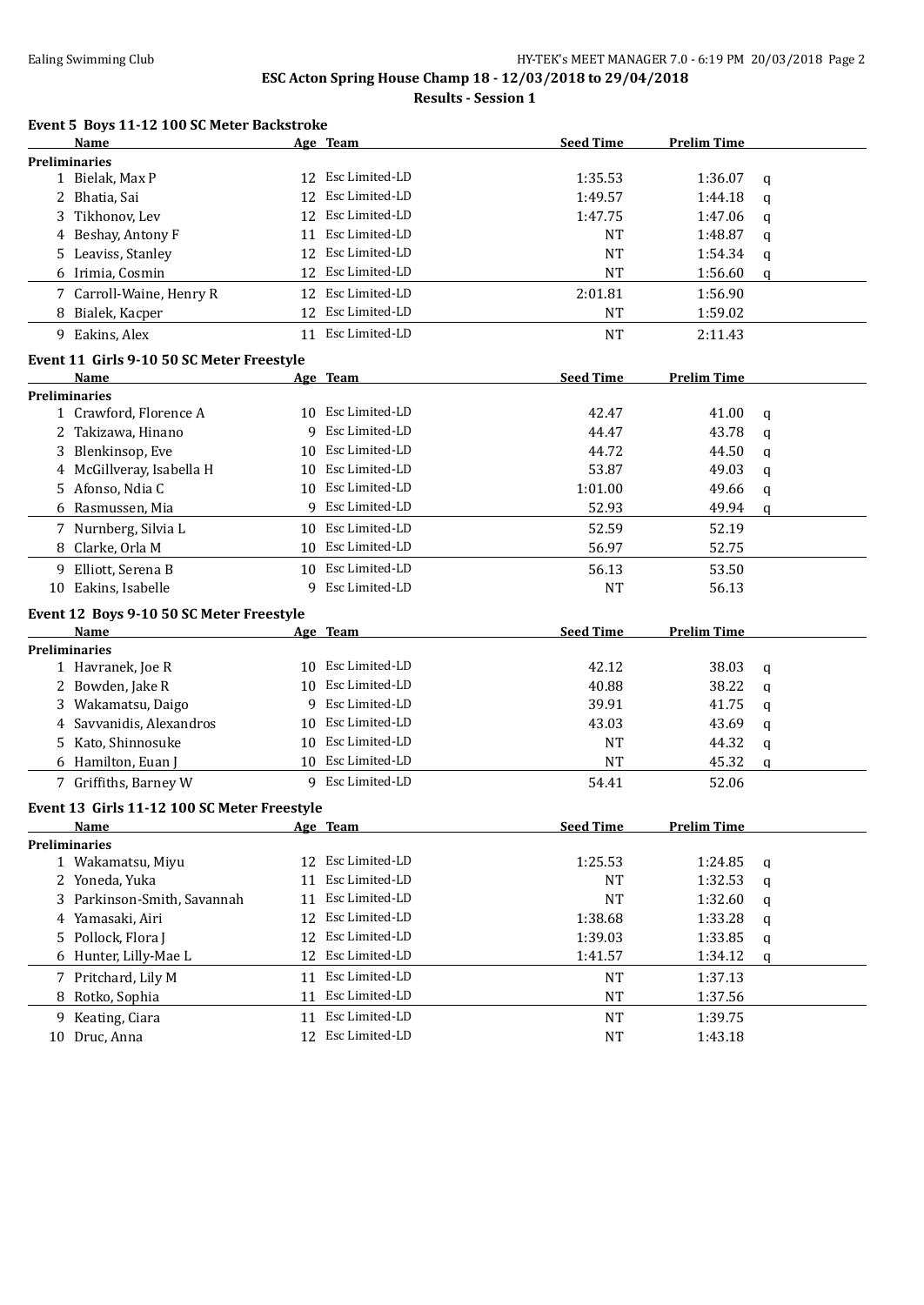**ESC Acton Spring House Champ 18 - 12/03/2018 to 29/04/2018 Results - Session 1**

# **Preliminaries ... (Event 13 Girls 11-12 100 SC Meter Freestyle)**

| Esc Limited-LD<br>11 Grewal, Ambar<br><b>NT</b><br>1:44.19<br>Esc Limited-LD<br>12 Gaspar, Tamzin<br>12<br><b>NT</b><br>1:44.82<br>Esc Limited-LD<br>Malley, Ilayda L<br>12<br>1:52.65<br>1:45.56<br>13<br>Esc Limited-LD<br>Mehmedbasic, Luna<br>1:48.06<br>12<br>1:45.75<br>14<br>Esc Limited-LD<br>Quickenden, Eloise G<br>12<br>1:58.94<br>1:46.40<br>15<br>Esc Limited-LD<br><b>NT</b><br>1:47.18<br>16 Grant, Myriam<br>11<br>Esc Limited-LD<br><b>NT</b><br>Wood, Ruby L<br>1:49.56<br>11<br>17<br>18 Elliott, Maddie R<br>Esc Limited-LD<br><b>NT</b><br>1:51.28<br>11<br>Esc Limited-LD<br>Gibney, Lile Marie M<br>2:00.87<br>1:55.85<br>12<br>19<br>Esc Limited-LD<br>Matsuno, Riko<br><b>NT</b><br>1:56.60<br>12<br>20.<br>Esc Limited-LD<br>21 Ashworth, Rachel<br><b>NT</b><br>2:01.25<br>11<br>12 Esc Limited-LD<br>22 Wiseman, Amaia<br>2:07.62<br>2:11.09<br>Event 14 Boys 11-12 100 SC Meter Freestyle<br><b>Prelim Time</b><br><b>Seed Time</b><br>Name<br>Age Team<br><b>Preliminaries</b><br>Esc Limited-LD<br>1 Bielak, Max P<br>1:27.40<br>1:25.72<br>12<br>q<br>Esc Limited-LD<br>2 Bhatia, Sai<br>1:49.10<br>1:35.25<br>12<br>q<br>Tikhonov, Lev<br>Esc Limited-LD<br>1:40.37<br>1:37.57<br>3<br>12<br>q<br>Esc Limited-LD<br>4 Leaviss, Stanley<br><b>NT</b><br>1:39.41<br>12<br>q<br><b>NT</b><br>Beshay, Antony F<br>Esc Limited-LD<br>1:47.06<br>11<br>5.<br>q<br>Esc Limited-LD<br>6 Carroll-Waine, Henry R<br>1:51.44<br>12<br>1:49.35<br>q<br>12 Esc Limited-LD<br>7 Bialek, Kacper<br><b>NT</b><br>1:52.53<br>Esc Limited-LD<br>8 Irimia, Cosmin<br>12<br><b>NT</b><br>1:59.35<br>9 Eakins, Alex<br>11 Esc Limited-LD<br><b>NT</b><br>2:00.16<br>Event 20 Girls 9-10 50 SC Meter Breaststroke<br><b>Name</b><br><b>Seed Time</b><br><b>Prelim Time</b><br>Age Team<br><b>Preliminaries</b><br>10 Esc Limited-LD<br>1 Crawford, Florence A<br>57.81<br>56.91<br>q<br>Esc Limited-LD<br>Blenkinsop, Eve<br>59.00<br>57.60<br>2<br>10<br>q<br>Esc Limited-LD<br>Takizawa, Hinano<br>59.19<br>57.94<br>q<br>q<br>Esc Limited-LD<br>4 Nurnberg, Silvia L<br>1:04.91<br>10<br>1:00.50<br>q<br>Esc Limited-LD<br>Rasmussen, Mia<br>1:04.34<br>9<br>1:03.09<br>5.<br>q<br>McGillveray, Isabella H<br>Esc Limited-LD<br>1:13.09<br>1:06.97<br>10<br>q<br>Esc Limited-LD<br>7 Afonso, Ndia C<br>1:16.91<br>1:07.78<br>10<br>Esc Limited-LD<br>8 Clarke, Orla M<br>1:18.22<br>1:09.78<br>10<br>9 Elliott, Serena B<br>10 Esc Limited-LD<br>1:10.12<br>1:14.97<br>Esc Limited-LD<br>10 Eakins, Isabelle<br><b>NT</b><br>1:13.09<br>9<br>Event 21 Boys 9-10 50 SC Meter Breaststroke<br><b>Seed Time</b><br><b>Prelim Time</b><br>Name<br>Age Team<br><b>Preliminaries</b><br>10 Esc Limited-LD<br>51.79<br>1 Havranek, Joe R<br>53.06<br>q<br>Esc Limited-LD<br>2 Bowden, Jake R<br>53.59<br>10<br>52.14<br>q<br>Esc Limited-LD<br>Kato, Shinnosuke<br><b>NT</b><br>10<br>57.22<br>3.<br>q<br>Esc Limited-LD<br><b>NT</b><br>4 Hamilton, Euan J<br>57.37<br>10<br>q<br>Esc Limited-LD<br>Savvanidis, Alexandros<br>10<br>57.44<br>57.78<br>5.<br>q<br>Esc Limited-LD<br>6 Wakamatsu, Daigo<br>9<br>1:00.03<br>1:00.47<br>q<br>9 Esc Limited-LD<br>7 Griffiths, Barney W<br>1:11.19<br>1:14.04 | <b>Name</b> | Age Team | <b>Seed Time</b> | <b>Prelim Time</b> |  |
|-------------------------------------------------------------------------------------------------------------------------------------------------------------------------------------------------------------------------------------------------------------------------------------------------------------------------------------------------------------------------------------------------------------------------------------------------------------------------------------------------------------------------------------------------------------------------------------------------------------------------------------------------------------------------------------------------------------------------------------------------------------------------------------------------------------------------------------------------------------------------------------------------------------------------------------------------------------------------------------------------------------------------------------------------------------------------------------------------------------------------------------------------------------------------------------------------------------------------------------------------------------------------------------------------------------------------------------------------------------------------------------------------------------------------------------------------------------------------------------------------------------------------------------------------------------------------------------------------------------------------------------------------------------------------------------------------------------------------------------------------------------------------------------------------------------------------------------------------------------------------------------------------------------------------------------------------------------------------------------------------------------------------------------------------------------------------------------------------------------------------------------------------------------------------------------------------------------------------------------------------------------------------------------------------------------------------------------------------------------------------------------------------------------------------------------------------------------------------------------------------------------------------------------------------------------------------------------------------------------------------------------------------------------------------------------------------------------------------------------------------------------------------------------------------------------------------------------------------------------------------------------------------------------------------------------------------------------------------------------------------------------------------------------------------------------------------------------------------------------------------------------------------------------------------------------------------------------------|-------------|----------|------------------|--------------------|--|
|                                                                                                                                                                                                                                                                                                                                                                                                                                                                                                                                                                                                                                                                                                                                                                                                                                                                                                                                                                                                                                                                                                                                                                                                                                                                                                                                                                                                                                                                                                                                                                                                                                                                                                                                                                                                                                                                                                                                                                                                                                                                                                                                                                                                                                                                                                                                                                                                                                                                                                                                                                                                                                                                                                                                                                                                                                                                                                                                                                                                                                                                                                                                                                                                                   |             |          |                  |                    |  |
|                                                                                                                                                                                                                                                                                                                                                                                                                                                                                                                                                                                                                                                                                                                                                                                                                                                                                                                                                                                                                                                                                                                                                                                                                                                                                                                                                                                                                                                                                                                                                                                                                                                                                                                                                                                                                                                                                                                                                                                                                                                                                                                                                                                                                                                                                                                                                                                                                                                                                                                                                                                                                                                                                                                                                                                                                                                                                                                                                                                                                                                                                                                                                                                                                   |             |          |                  |                    |  |
|                                                                                                                                                                                                                                                                                                                                                                                                                                                                                                                                                                                                                                                                                                                                                                                                                                                                                                                                                                                                                                                                                                                                                                                                                                                                                                                                                                                                                                                                                                                                                                                                                                                                                                                                                                                                                                                                                                                                                                                                                                                                                                                                                                                                                                                                                                                                                                                                                                                                                                                                                                                                                                                                                                                                                                                                                                                                                                                                                                                                                                                                                                                                                                                                                   |             |          |                  |                    |  |
|                                                                                                                                                                                                                                                                                                                                                                                                                                                                                                                                                                                                                                                                                                                                                                                                                                                                                                                                                                                                                                                                                                                                                                                                                                                                                                                                                                                                                                                                                                                                                                                                                                                                                                                                                                                                                                                                                                                                                                                                                                                                                                                                                                                                                                                                                                                                                                                                                                                                                                                                                                                                                                                                                                                                                                                                                                                                                                                                                                                                                                                                                                                                                                                                                   |             |          |                  |                    |  |
|                                                                                                                                                                                                                                                                                                                                                                                                                                                                                                                                                                                                                                                                                                                                                                                                                                                                                                                                                                                                                                                                                                                                                                                                                                                                                                                                                                                                                                                                                                                                                                                                                                                                                                                                                                                                                                                                                                                                                                                                                                                                                                                                                                                                                                                                                                                                                                                                                                                                                                                                                                                                                                                                                                                                                                                                                                                                                                                                                                                                                                                                                                                                                                                                                   |             |          |                  |                    |  |
|                                                                                                                                                                                                                                                                                                                                                                                                                                                                                                                                                                                                                                                                                                                                                                                                                                                                                                                                                                                                                                                                                                                                                                                                                                                                                                                                                                                                                                                                                                                                                                                                                                                                                                                                                                                                                                                                                                                                                                                                                                                                                                                                                                                                                                                                                                                                                                                                                                                                                                                                                                                                                                                                                                                                                                                                                                                                                                                                                                                                                                                                                                                                                                                                                   |             |          |                  |                    |  |
|                                                                                                                                                                                                                                                                                                                                                                                                                                                                                                                                                                                                                                                                                                                                                                                                                                                                                                                                                                                                                                                                                                                                                                                                                                                                                                                                                                                                                                                                                                                                                                                                                                                                                                                                                                                                                                                                                                                                                                                                                                                                                                                                                                                                                                                                                                                                                                                                                                                                                                                                                                                                                                                                                                                                                                                                                                                                                                                                                                                                                                                                                                                                                                                                                   |             |          |                  |                    |  |
|                                                                                                                                                                                                                                                                                                                                                                                                                                                                                                                                                                                                                                                                                                                                                                                                                                                                                                                                                                                                                                                                                                                                                                                                                                                                                                                                                                                                                                                                                                                                                                                                                                                                                                                                                                                                                                                                                                                                                                                                                                                                                                                                                                                                                                                                                                                                                                                                                                                                                                                                                                                                                                                                                                                                                                                                                                                                                                                                                                                                                                                                                                                                                                                                                   |             |          |                  |                    |  |
|                                                                                                                                                                                                                                                                                                                                                                                                                                                                                                                                                                                                                                                                                                                                                                                                                                                                                                                                                                                                                                                                                                                                                                                                                                                                                                                                                                                                                                                                                                                                                                                                                                                                                                                                                                                                                                                                                                                                                                                                                                                                                                                                                                                                                                                                                                                                                                                                                                                                                                                                                                                                                                                                                                                                                                                                                                                                                                                                                                                                                                                                                                                                                                                                                   |             |          |                  |                    |  |
|                                                                                                                                                                                                                                                                                                                                                                                                                                                                                                                                                                                                                                                                                                                                                                                                                                                                                                                                                                                                                                                                                                                                                                                                                                                                                                                                                                                                                                                                                                                                                                                                                                                                                                                                                                                                                                                                                                                                                                                                                                                                                                                                                                                                                                                                                                                                                                                                                                                                                                                                                                                                                                                                                                                                                                                                                                                                                                                                                                                                                                                                                                                                                                                                                   |             |          |                  |                    |  |
|                                                                                                                                                                                                                                                                                                                                                                                                                                                                                                                                                                                                                                                                                                                                                                                                                                                                                                                                                                                                                                                                                                                                                                                                                                                                                                                                                                                                                                                                                                                                                                                                                                                                                                                                                                                                                                                                                                                                                                                                                                                                                                                                                                                                                                                                                                                                                                                                                                                                                                                                                                                                                                                                                                                                                                                                                                                                                                                                                                                                                                                                                                                                                                                                                   |             |          |                  |                    |  |
|                                                                                                                                                                                                                                                                                                                                                                                                                                                                                                                                                                                                                                                                                                                                                                                                                                                                                                                                                                                                                                                                                                                                                                                                                                                                                                                                                                                                                                                                                                                                                                                                                                                                                                                                                                                                                                                                                                                                                                                                                                                                                                                                                                                                                                                                                                                                                                                                                                                                                                                                                                                                                                                                                                                                                                                                                                                                                                                                                                                                                                                                                                                                                                                                                   |             |          |                  |                    |  |
|                                                                                                                                                                                                                                                                                                                                                                                                                                                                                                                                                                                                                                                                                                                                                                                                                                                                                                                                                                                                                                                                                                                                                                                                                                                                                                                                                                                                                                                                                                                                                                                                                                                                                                                                                                                                                                                                                                                                                                                                                                                                                                                                                                                                                                                                                                                                                                                                                                                                                                                                                                                                                                                                                                                                                                                                                                                                                                                                                                                                                                                                                                                                                                                                                   |             |          |                  |                    |  |
|                                                                                                                                                                                                                                                                                                                                                                                                                                                                                                                                                                                                                                                                                                                                                                                                                                                                                                                                                                                                                                                                                                                                                                                                                                                                                                                                                                                                                                                                                                                                                                                                                                                                                                                                                                                                                                                                                                                                                                                                                                                                                                                                                                                                                                                                                                                                                                                                                                                                                                                                                                                                                                                                                                                                                                                                                                                                                                                                                                                                                                                                                                                                                                                                                   |             |          |                  |                    |  |
|                                                                                                                                                                                                                                                                                                                                                                                                                                                                                                                                                                                                                                                                                                                                                                                                                                                                                                                                                                                                                                                                                                                                                                                                                                                                                                                                                                                                                                                                                                                                                                                                                                                                                                                                                                                                                                                                                                                                                                                                                                                                                                                                                                                                                                                                                                                                                                                                                                                                                                                                                                                                                                                                                                                                                                                                                                                                                                                                                                                                                                                                                                                                                                                                                   |             |          |                  |                    |  |
|                                                                                                                                                                                                                                                                                                                                                                                                                                                                                                                                                                                                                                                                                                                                                                                                                                                                                                                                                                                                                                                                                                                                                                                                                                                                                                                                                                                                                                                                                                                                                                                                                                                                                                                                                                                                                                                                                                                                                                                                                                                                                                                                                                                                                                                                                                                                                                                                                                                                                                                                                                                                                                                                                                                                                                                                                                                                                                                                                                                                                                                                                                                                                                                                                   |             |          |                  |                    |  |
|                                                                                                                                                                                                                                                                                                                                                                                                                                                                                                                                                                                                                                                                                                                                                                                                                                                                                                                                                                                                                                                                                                                                                                                                                                                                                                                                                                                                                                                                                                                                                                                                                                                                                                                                                                                                                                                                                                                                                                                                                                                                                                                                                                                                                                                                                                                                                                                                                                                                                                                                                                                                                                                                                                                                                                                                                                                                                                                                                                                                                                                                                                                                                                                                                   |             |          |                  |                    |  |
|                                                                                                                                                                                                                                                                                                                                                                                                                                                                                                                                                                                                                                                                                                                                                                                                                                                                                                                                                                                                                                                                                                                                                                                                                                                                                                                                                                                                                                                                                                                                                                                                                                                                                                                                                                                                                                                                                                                                                                                                                                                                                                                                                                                                                                                                                                                                                                                                                                                                                                                                                                                                                                                                                                                                                                                                                                                                                                                                                                                                                                                                                                                                                                                                                   |             |          |                  |                    |  |
|                                                                                                                                                                                                                                                                                                                                                                                                                                                                                                                                                                                                                                                                                                                                                                                                                                                                                                                                                                                                                                                                                                                                                                                                                                                                                                                                                                                                                                                                                                                                                                                                                                                                                                                                                                                                                                                                                                                                                                                                                                                                                                                                                                                                                                                                                                                                                                                                                                                                                                                                                                                                                                                                                                                                                                                                                                                                                                                                                                                                                                                                                                                                                                                                                   |             |          |                  |                    |  |
|                                                                                                                                                                                                                                                                                                                                                                                                                                                                                                                                                                                                                                                                                                                                                                                                                                                                                                                                                                                                                                                                                                                                                                                                                                                                                                                                                                                                                                                                                                                                                                                                                                                                                                                                                                                                                                                                                                                                                                                                                                                                                                                                                                                                                                                                                                                                                                                                                                                                                                                                                                                                                                                                                                                                                                                                                                                                                                                                                                                                                                                                                                                                                                                                                   |             |          |                  |                    |  |
|                                                                                                                                                                                                                                                                                                                                                                                                                                                                                                                                                                                                                                                                                                                                                                                                                                                                                                                                                                                                                                                                                                                                                                                                                                                                                                                                                                                                                                                                                                                                                                                                                                                                                                                                                                                                                                                                                                                                                                                                                                                                                                                                                                                                                                                                                                                                                                                                                                                                                                                                                                                                                                                                                                                                                                                                                                                                                                                                                                                                                                                                                                                                                                                                                   |             |          |                  |                    |  |
|                                                                                                                                                                                                                                                                                                                                                                                                                                                                                                                                                                                                                                                                                                                                                                                                                                                                                                                                                                                                                                                                                                                                                                                                                                                                                                                                                                                                                                                                                                                                                                                                                                                                                                                                                                                                                                                                                                                                                                                                                                                                                                                                                                                                                                                                                                                                                                                                                                                                                                                                                                                                                                                                                                                                                                                                                                                                                                                                                                                                                                                                                                                                                                                                                   |             |          |                  |                    |  |
|                                                                                                                                                                                                                                                                                                                                                                                                                                                                                                                                                                                                                                                                                                                                                                                                                                                                                                                                                                                                                                                                                                                                                                                                                                                                                                                                                                                                                                                                                                                                                                                                                                                                                                                                                                                                                                                                                                                                                                                                                                                                                                                                                                                                                                                                                                                                                                                                                                                                                                                                                                                                                                                                                                                                                                                                                                                                                                                                                                                                                                                                                                                                                                                                                   |             |          |                  |                    |  |
|                                                                                                                                                                                                                                                                                                                                                                                                                                                                                                                                                                                                                                                                                                                                                                                                                                                                                                                                                                                                                                                                                                                                                                                                                                                                                                                                                                                                                                                                                                                                                                                                                                                                                                                                                                                                                                                                                                                                                                                                                                                                                                                                                                                                                                                                                                                                                                                                                                                                                                                                                                                                                                                                                                                                                                                                                                                                                                                                                                                                                                                                                                                                                                                                                   |             |          |                  |                    |  |
|                                                                                                                                                                                                                                                                                                                                                                                                                                                                                                                                                                                                                                                                                                                                                                                                                                                                                                                                                                                                                                                                                                                                                                                                                                                                                                                                                                                                                                                                                                                                                                                                                                                                                                                                                                                                                                                                                                                                                                                                                                                                                                                                                                                                                                                                                                                                                                                                                                                                                                                                                                                                                                                                                                                                                                                                                                                                                                                                                                                                                                                                                                                                                                                                                   |             |          |                  |                    |  |
|                                                                                                                                                                                                                                                                                                                                                                                                                                                                                                                                                                                                                                                                                                                                                                                                                                                                                                                                                                                                                                                                                                                                                                                                                                                                                                                                                                                                                                                                                                                                                                                                                                                                                                                                                                                                                                                                                                                                                                                                                                                                                                                                                                                                                                                                                                                                                                                                                                                                                                                                                                                                                                                                                                                                                                                                                                                                                                                                                                                                                                                                                                                                                                                                                   |             |          |                  |                    |  |
|                                                                                                                                                                                                                                                                                                                                                                                                                                                                                                                                                                                                                                                                                                                                                                                                                                                                                                                                                                                                                                                                                                                                                                                                                                                                                                                                                                                                                                                                                                                                                                                                                                                                                                                                                                                                                                                                                                                                                                                                                                                                                                                                                                                                                                                                                                                                                                                                                                                                                                                                                                                                                                                                                                                                                                                                                                                                                                                                                                                                                                                                                                                                                                                                                   |             |          |                  |                    |  |
|                                                                                                                                                                                                                                                                                                                                                                                                                                                                                                                                                                                                                                                                                                                                                                                                                                                                                                                                                                                                                                                                                                                                                                                                                                                                                                                                                                                                                                                                                                                                                                                                                                                                                                                                                                                                                                                                                                                                                                                                                                                                                                                                                                                                                                                                                                                                                                                                                                                                                                                                                                                                                                                                                                                                                                                                                                                                                                                                                                                                                                                                                                                                                                                                                   |             |          |                  |                    |  |
|                                                                                                                                                                                                                                                                                                                                                                                                                                                                                                                                                                                                                                                                                                                                                                                                                                                                                                                                                                                                                                                                                                                                                                                                                                                                                                                                                                                                                                                                                                                                                                                                                                                                                                                                                                                                                                                                                                                                                                                                                                                                                                                                                                                                                                                                                                                                                                                                                                                                                                                                                                                                                                                                                                                                                                                                                                                                                                                                                                                                                                                                                                                                                                                                                   |             |          |                  |                    |  |
|                                                                                                                                                                                                                                                                                                                                                                                                                                                                                                                                                                                                                                                                                                                                                                                                                                                                                                                                                                                                                                                                                                                                                                                                                                                                                                                                                                                                                                                                                                                                                                                                                                                                                                                                                                                                                                                                                                                                                                                                                                                                                                                                                                                                                                                                                                                                                                                                                                                                                                                                                                                                                                                                                                                                                                                                                                                                                                                                                                                                                                                                                                                                                                                                                   |             |          |                  |                    |  |
|                                                                                                                                                                                                                                                                                                                                                                                                                                                                                                                                                                                                                                                                                                                                                                                                                                                                                                                                                                                                                                                                                                                                                                                                                                                                                                                                                                                                                                                                                                                                                                                                                                                                                                                                                                                                                                                                                                                                                                                                                                                                                                                                                                                                                                                                                                                                                                                                                                                                                                                                                                                                                                                                                                                                                                                                                                                                                                                                                                                                                                                                                                                                                                                                                   |             |          |                  |                    |  |
|                                                                                                                                                                                                                                                                                                                                                                                                                                                                                                                                                                                                                                                                                                                                                                                                                                                                                                                                                                                                                                                                                                                                                                                                                                                                                                                                                                                                                                                                                                                                                                                                                                                                                                                                                                                                                                                                                                                                                                                                                                                                                                                                                                                                                                                                                                                                                                                                                                                                                                                                                                                                                                                                                                                                                                                                                                                                                                                                                                                                                                                                                                                                                                                                                   |             |          |                  |                    |  |
|                                                                                                                                                                                                                                                                                                                                                                                                                                                                                                                                                                                                                                                                                                                                                                                                                                                                                                                                                                                                                                                                                                                                                                                                                                                                                                                                                                                                                                                                                                                                                                                                                                                                                                                                                                                                                                                                                                                                                                                                                                                                                                                                                                                                                                                                                                                                                                                                                                                                                                                                                                                                                                                                                                                                                                                                                                                                                                                                                                                                                                                                                                                                                                                                                   |             |          |                  |                    |  |
|                                                                                                                                                                                                                                                                                                                                                                                                                                                                                                                                                                                                                                                                                                                                                                                                                                                                                                                                                                                                                                                                                                                                                                                                                                                                                                                                                                                                                                                                                                                                                                                                                                                                                                                                                                                                                                                                                                                                                                                                                                                                                                                                                                                                                                                                                                                                                                                                                                                                                                                                                                                                                                                                                                                                                                                                                                                                                                                                                                                                                                                                                                                                                                                                                   |             |          |                  |                    |  |
|                                                                                                                                                                                                                                                                                                                                                                                                                                                                                                                                                                                                                                                                                                                                                                                                                                                                                                                                                                                                                                                                                                                                                                                                                                                                                                                                                                                                                                                                                                                                                                                                                                                                                                                                                                                                                                                                                                                                                                                                                                                                                                                                                                                                                                                                                                                                                                                                                                                                                                                                                                                                                                                                                                                                                                                                                                                                                                                                                                                                                                                                                                                                                                                                                   |             |          |                  |                    |  |
|                                                                                                                                                                                                                                                                                                                                                                                                                                                                                                                                                                                                                                                                                                                                                                                                                                                                                                                                                                                                                                                                                                                                                                                                                                                                                                                                                                                                                                                                                                                                                                                                                                                                                                                                                                                                                                                                                                                                                                                                                                                                                                                                                                                                                                                                                                                                                                                                                                                                                                                                                                                                                                                                                                                                                                                                                                                                                                                                                                                                                                                                                                                                                                                                                   |             |          |                  |                    |  |
|                                                                                                                                                                                                                                                                                                                                                                                                                                                                                                                                                                                                                                                                                                                                                                                                                                                                                                                                                                                                                                                                                                                                                                                                                                                                                                                                                                                                                                                                                                                                                                                                                                                                                                                                                                                                                                                                                                                                                                                                                                                                                                                                                                                                                                                                                                                                                                                                                                                                                                                                                                                                                                                                                                                                                                                                                                                                                                                                                                                                                                                                                                                                                                                                                   |             |          |                  |                    |  |
|                                                                                                                                                                                                                                                                                                                                                                                                                                                                                                                                                                                                                                                                                                                                                                                                                                                                                                                                                                                                                                                                                                                                                                                                                                                                                                                                                                                                                                                                                                                                                                                                                                                                                                                                                                                                                                                                                                                                                                                                                                                                                                                                                                                                                                                                                                                                                                                                                                                                                                                                                                                                                                                                                                                                                                                                                                                                                                                                                                                                                                                                                                                                                                                                                   |             |          |                  |                    |  |
|                                                                                                                                                                                                                                                                                                                                                                                                                                                                                                                                                                                                                                                                                                                                                                                                                                                                                                                                                                                                                                                                                                                                                                                                                                                                                                                                                                                                                                                                                                                                                                                                                                                                                                                                                                                                                                                                                                                                                                                                                                                                                                                                                                                                                                                                                                                                                                                                                                                                                                                                                                                                                                                                                                                                                                                                                                                                                                                                                                                                                                                                                                                                                                                                                   |             |          |                  |                    |  |
|                                                                                                                                                                                                                                                                                                                                                                                                                                                                                                                                                                                                                                                                                                                                                                                                                                                                                                                                                                                                                                                                                                                                                                                                                                                                                                                                                                                                                                                                                                                                                                                                                                                                                                                                                                                                                                                                                                                                                                                                                                                                                                                                                                                                                                                                                                                                                                                                                                                                                                                                                                                                                                                                                                                                                                                                                                                                                                                                                                                                                                                                                                                                                                                                                   |             |          |                  |                    |  |
|                                                                                                                                                                                                                                                                                                                                                                                                                                                                                                                                                                                                                                                                                                                                                                                                                                                                                                                                                                                                                                                                                                                                                                                                                                                                                                                                                                                                                                                                                                                                                                                                                                                                                                                                                                                                                                                                                                                                                                                                                                                                                                                                                                                                                                                                                                                                                                                                                                                                                                                                                                                                                                                                                                                                                                                                                                                                                                                                                                                                                                                                                                                                                                                                                   |             |          |                  |                    |  |
|                                                                                                                                                                                                                                                                                                                                                                                                                                                                                                                                                                                                                                                                                                                                                                                                                                                                                                                                                                                                                                                                                                                                                                                                                                                                                                                                                                                                                                                                                                                                                                                                                                                                                                                                                                                                                                                                                                                                                                                                                                                                                                                                                                                                                                                                                                                                                                                                                                                                                                                                                                                                                                                                                                                                                                                                                                                                                                                                                                                                                                                                                                                                                                                                                   |             |          |                  |                    |  |
|                                                                                                                                                                                                                                                                                                                                                                                                                                                                                                                                                                                                                                                                                                                                                                                                                                                                                                                                                                                                                                                                                                                                                                                                                                                                                                                                                                                                                                                                                                                                                                                                                                                                                                                                                                                                                                                                                                                                                                                                                                                                                                                                                                                                                                                                                                                                                                                                                                                                                                                                                                                                                                                                                                                                                                                                                                                                                                                                                                                                                                                                                                                                                                                                                   |             |          |                  |                    |  |
|                                                                                                                                                                                                                                                                                                                                                                                                                                                                                                                                                                                                                                                                                                                                                                                                                                                                                                                                                                                                                                                                                                                                                                                                                                                                                                                                                                                                                                                                                                                                                                                                                                                                                                                                                                                                                                                                                                                                                                                                                                                                                                                                                                                                                                                                                                                                                                                                                                                                                                                                                                                                                                                                                                                                                                                                                                                                                                                                                                                                                                                                                                                                                                                                                   |             |          |                  |                    |  |
|                                                                                                                                                                                                                                                                                                                                                                                                                                                                                                                                                                                                                                                                                                                                                                                                                                                                                                                                                                                                                                                                                                                                                                                                                                                                                                                                                                                                                                                                                                                                                                                                                                                                                                                                                                                                                                                                                                                                                                                                                                                                                                                                                                                                                                                                                                                                                                                                                                                                                                                                                                                                                                                                                                                                                                                                                                                                                                                                                                                                                                                                                                                                                                                                                   |             |          |                  |                    |  |
|                                                                                                                                                                                                                                                                                                                                                                                                                                                                                                                                                                                                                                                                                                                                                                                                                                                                                                                                                                                                                                                                                                                                                                                                                                                                                                                                                                                                                                                                                                                                                                                                                                                                                                                                                                                                                                                                                                                                                                                                                                                                                                                                                                                                                                                                                                                                                                                                                                                                                                                                                                                                                                                                                                                                                                                                                                                                                                                                                                                                                                                                                                                                                                                                                   |             |          |                  |                    |  |
|                                                                                                                                                                                                                                                                                                                                                                                                                                                                                                                                                                                                                                                                                                                                                                                                                                                                                                                                                                                                                                                                                                                                                                                                                                                                                                                                                                                                                                                                                                                                                                                                                                                                                                                                                                                                                                                                                                                                                                                                                                                                                                                                                                                                                                                                                                                                                                                                                                                                                                                                                                                                                                                                                                                                                                                                                                                                                                                                                                                                                                                                                                                                                                                                                   |             |          |                  |                    |  |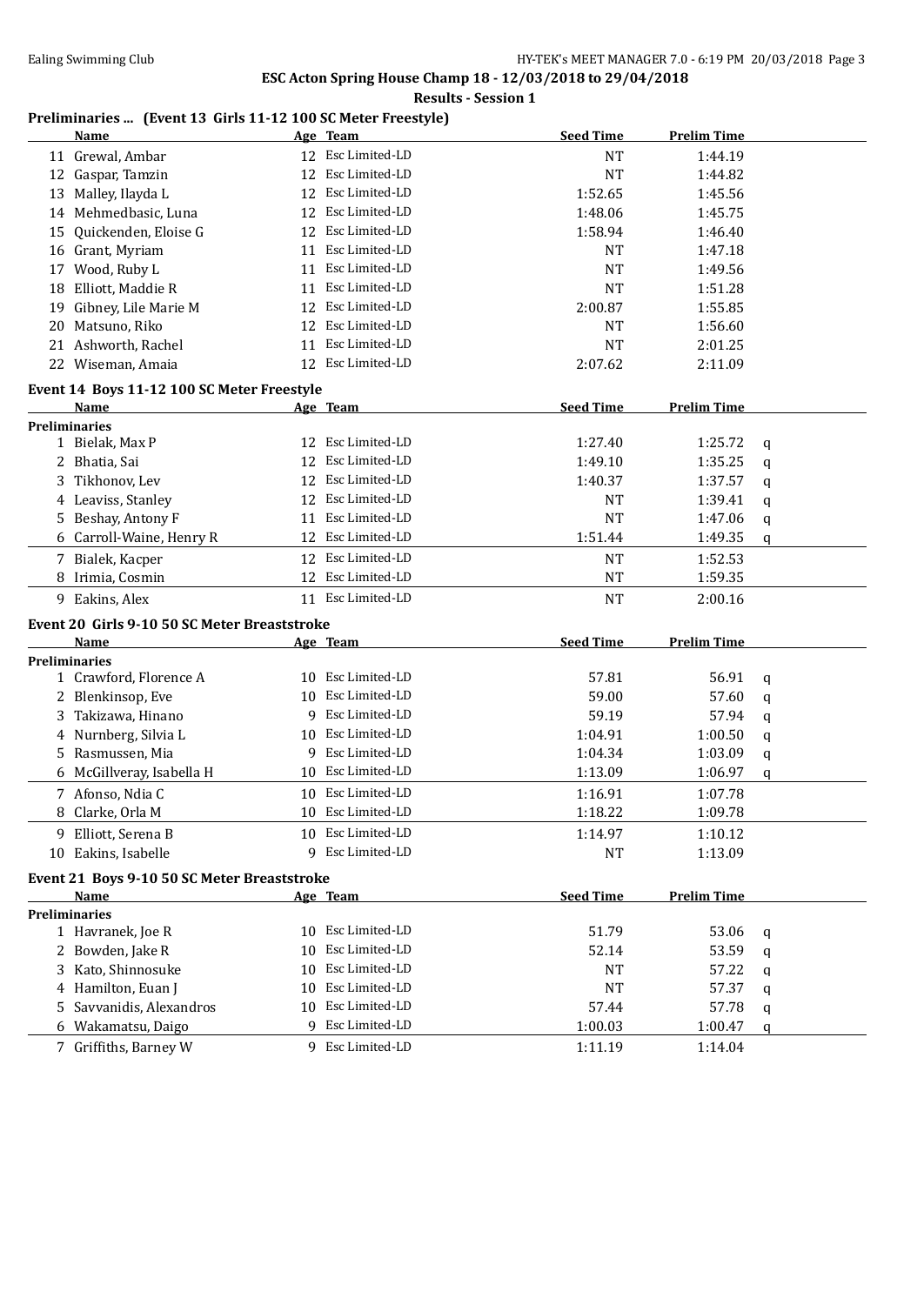# Ealing Swimming Club **HY-TEK's MEET MANAGER 7.0 - 6:19 PM 20/03/2018** Page 4 **ESC Acton Spring House Champ 18 - 12/03/2018 to 29/04/2018**

**Results - Session 1**

#### **Event 22 Girls 11-12 100 SC Meter Breaststroke**

|    | <b>Name</b>                                   |    | Age Team                            | <b>Seed Time</b> | <b>Prelim Time</b> |   |
|----|-----------------------------------------------|----|-------------------------------------|------------------|--------------------|---|
|    | <b>Preliminaries</b>                          |    |                                     |                  |                    |   |
|    | 1 Wakamatsu, Miyu                             |    | 12 Esc Limited-LD                   | 1:59.66          | 1:55.90            | q |
|    | 2 Yamasaki, Airi                              | 12 | Esc Limited-LD                      | 1:54.31          | 1:56.00            | q |
| 3  | Pritchard, Lily M                             | 11 | Esc Limited-LD                      | NT               | 1:56.34            | q |
|    | 4 Parkinson-Smith, Savannah                   | 11 | Esc Limited-LD                      | NT               | 1:59.35            | q |
| 5  | Pollock, Flora J                              | 12 | Esc Limited-LD                      | 2:02.53          | 1:59.59            | q |
|    | 6 Rotko, Sophia                               | 11 | Esc Limited-LD                      | NT               | 2:04.69            | q |
|    | 7 Quickenden, Eloise G                        | 12 | Esc Limited-LD                      | 1:57.81          | 2:05.66            |   |
|    | 8 Keating, Ciara                              | 11 | Esc Limited-LD                      | NT               | 2:06.41            |   |
|    | 9 Gaspar, Tamzin                              | 12 | Esc Limited-LD                      | <b>NT</b>        | 2:07.00            |   |
| 10 | Elliott, Maddie R                             | 11 | Esc Limited-LD                      | <b>NT</b>        | 2:08.03            |   |
| 11 | Yoneda, Yuka                                  | 11 | Esc Limited-LD                      | <b>NT</b>        | 2:09.25            |   |
| 12 | Matsuno, Riko                                 | 12 | Esc Limited-LD                      | 2:04.00          | 2:10.66            |   |
| 13 | Mehmedbasic, Luna                             | 12 | Esc Limited-LD                      | 2:12.61          | 2:12.87            |   |
|    |                                               |    | Esc Limited-LD                      |                  |                    |   |
|    | 14 Grewal, Ambar                              | 12 |                                     | <b>NT</b>        | 2:13.97            |   |
| 15 | Wood, Ruby L                                  | 11 | Esc Limited-LD                      | <b>NT</b>        | 2:15.31            |   |
|    | 16 Grant, Myriam                              | 11 | Esc Limited-LD                      | <b>NT</b>        | 2:19.32            |   |
| 17 | Malley, Ilayda L                              | 12 | Esc Limited-LD                      | 2:20.88          | 2:20.28            |   |
|    | 18 Hunter, Lilly-Mae L                        |    | 12 Esc Limited-LD                   | 2:22.59          | 2:20.53            |   |
| 19 | Wiseman, Amaia                                | 12 | Esc Limited-LD                      | 2:26.41          | 2:21.19            |   |
| 20 | Druc, Anna                                    |    | 12 Esc Limited-LD                   | NT               | 2:25.66            |   |
| 21 | Gibney, Lile Marie M                          |    | 12 Esc Limited-LD                   | 2:27.47          | 2:25.81            |   |
|    | 22 Ashworth, Rachel                           |    | 11 Esc Limited-LD                   | <b>NT</b>        | 2:32.75            |   |
|    | Event 23 Boys 11-12 100 SC Meter Breaststroke |    |                                     |                  |                    |   |
|    |                                               |    |                                     |                  |                    |   |
|    | Name                                          |    | Age Team                            | <b>Seed Time</b> | <b>Prelim Time</b> |   |
|    | <b>Preliminaries</b>                          |    |                                     |                  |                    |   |
|    | 1 Tikhonov, Lev                               | 12 | Esc Limited-LD                      | 1:58.10          | 1:55.66            | q |
|    | 2 Bielak, Max P                               | 12 | Esc Limited-LD                      | 1:59.19          | 1:56.47            | q |
| 3  | Bialek, Kacper                                | 12 | Esc Limited-LD                      | <b>NT</b>        | 2:11.78            | q |
|    | 4 Beshay, Antony F                            | 11 | Esc Limited-LD                      | <b>NT</b>        | 2:12.50            | q |
| *5 | Bhatia, Sai                                   | 12 | Esc Limited-LD                      | 2:15.04          | 2:15.28            | q |
| *5 | Irimia, Cosmin                                | 12 | Esc Limited-LD                      | <b>NT</b>        | 2:15.28            | q |
|    |                                               | 12 | Esc Limited-LD                      |                  |                    |   |
|    | 7 Carroll-Waine, Henry R                      | 12 | Esc Limited-LD                      | 2:24.36          | 2:16.15            |   |
|    | 8 Leaviss, Stanley                            |    |                                     | NT               | 2:16.16            |   |
|    | 9 Eakins, Alex                                |    | 11 Esc Limited-LD                   | <b>NT</b>        | 2:18.90            |   |
|    | Event 29 Girls 9-10 25 SC Meter Butterfly     |    |                                     |                  |                    |   |
|    | Name                                          |    | Age Team                            | <b>Seed Time</b> | <b>Prelim Time</b> |   |
|    | <b>Preliminaries</b>                          |    |                                     |                  |                    |   |
|    | 1 Crawford, Florence A                        |    | 10 Esc Limited-LD                   | 21.32            | 20.97              | q |
|    | 2 Takizawa, Hinano                            | 9  | Esc Limited-LD                      | 25.12            | 25.19              | q |
| 3  | Rasmussen, Mia                                | 9  | Esc Limited-LD                      | 30.97            | 26.31              | q |
|    | 4 Nurnberg, Silvia L                          | 10 | Esc Limited-LD                      | 27.18            | 26.84              | q |
| 5. | Clarke, Orla M                                | 10 | Esc Limited-LD                      | 29.59            | 27.15              | q |
|    | 6 Blenkinsop, Eve                             | 10 | Esc Limited-LD                      | 29.13            | 27.44              | q |
|    | 7 Eakins, Isabelle                            | 9  | Esc Limited-LD                      | NT               | 31.10              |   |
|    | 8 McGillveray, Isabella H<br>9 Afonso, Ndia C | 10 | Esc Limited-LD<br>10 Esc Limited-LD | 32.44            | 31.16              |   |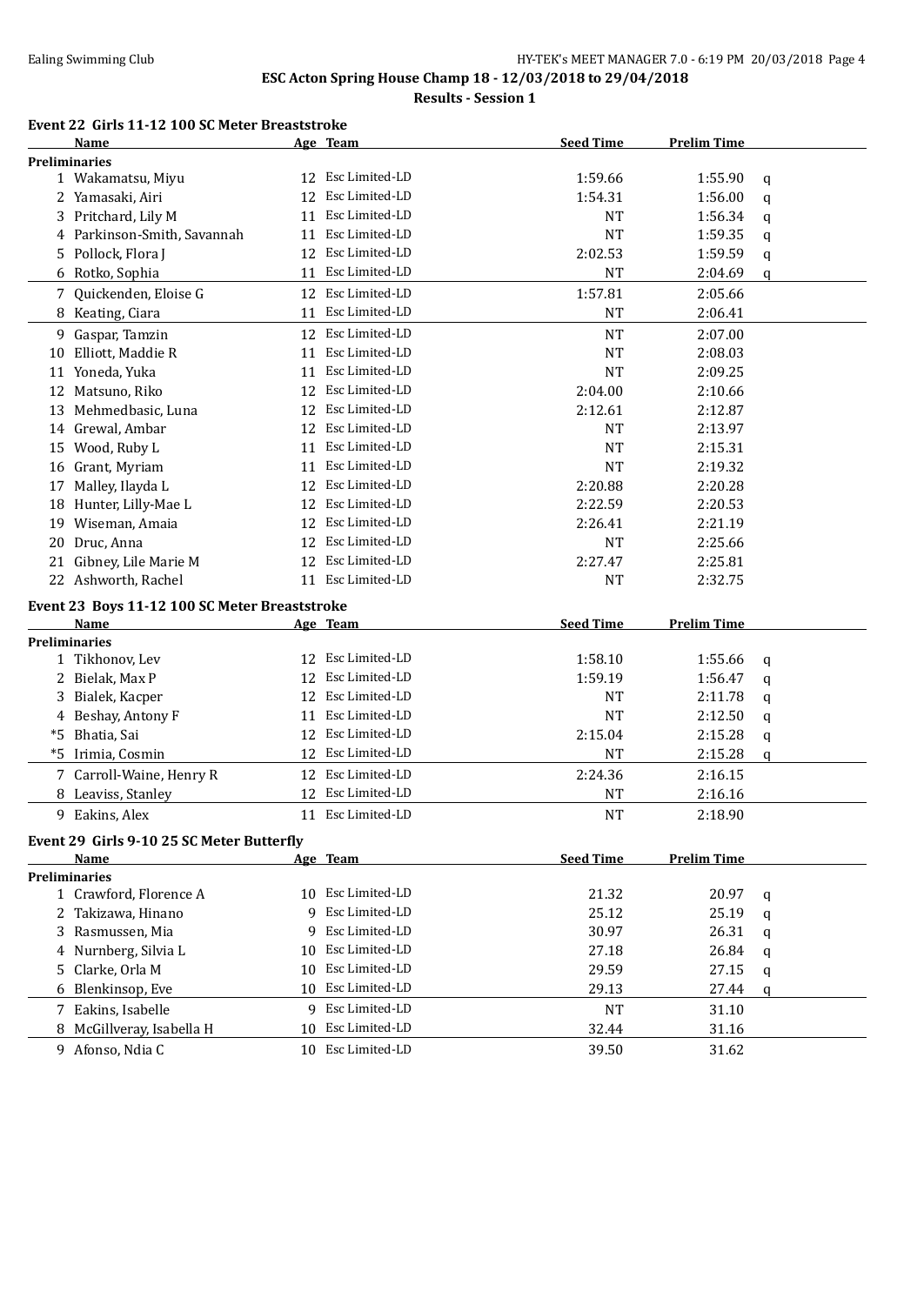# **ESC Acton Spring House Champ 18 - 12/03/2018 to 29/04/2018 Results - Session 1**

# **Preliminaries ... (Event 29 Girls 9-10 25 SC Meter Butterfly)**

|    | Name                                       |    | Age Team          | <b>Seed Time</b> | <b>Prelim Time</b> |   |
|----|--------------------------------------------|----|-------------------|------------------|--------------------|---|
|    | 10 Elliott, Serena B                       |    | 10 Esc Limited-LD | 34.81            | 32.97              |   |
|    | Event 30 Boys 9-10 25 SC Meter Butterfly   |    |                   |                  |                    |   |
|    | Name                                       |    | Age Team          | <b>Seed Time</b> | <b>Prelim Time</b> |   |
|    | Preliminaries                              |    |                   |                  |                    |   |
|    | 1 Wakamatsu, Daigo                         |    | 9 Esc Limited-LD  | 22.34            | 22.25              | q |
|    | 2 Bowden, Jake R                           | 10 | Esc Limited-LD    | 22.53            | 22.69              | q |
| 3  | Havranek, Joe R                            | 10 | Esc Limited-LD    | <b>NT</b>        | 22.87              | q |
|    | 4 Kato, Shinnosuke                         | 10 | Esc Limited-LD    | 22.15            | 23.22              | q |
| 5. | Hamilton, Euan J                           | 10 | Esc Limited-LD    | <b>NT</b>        | 26.28              | q |
|    | Savvanidis, Alexandros                     | 10 | Esc Limited-LD    | 25.94            | 26.84              | q |
|    | 7 Griffiths, Barney W                      |    | 9 Esc Limited-LD  | 33.91            | 35.89              |   |
|    | Event 31 Girls 11-12 50 SC Meter Butterfly |    |                   |                  |                    |   |
|    | Name                                       |    | Age Team          | <b>Seed Time</b> | <b>Prelim Time</b> |   |
|    | <b>Preliminaries</b>                       |    |                   |                  |                    |   |
|    | 1 Wakamatsu, Miyu                          | 12 | Esc Limited-LD    | 43.03            | 43.09              | q |
|    | 2 Parkinson-Smith, Savannah                | 11 | Esc Limited-LD    | <b>NT</b>        | 51.56              | q |
|    | 3 Yoneda, Yuka                             | 11 | Esc Limited-LD    | <b>NT</b>        | 53.87              | q |
|    | 4 Pollock, Flora J                         | 12 | Esc Limited-LD    | 55.41            | 54.12              | q |
|    | 5 Yamasaki, Airi                           | 12 | Esc Limited-LD    | 59.88            | 55.69              | q |
| 6  | Malley, Ilayda L                           | 12 | Esc Limited-LD    | 58.34            | 56.06              | q |
|    | 7 Elliott, Maddie R                        | 11 | Esc Limited-LD    | <b>NT</b>        | 56.21              |   |
| 8  | Pritchard, Lily M                          |    | 11 Esc Limited-LD | <b>NT</b>        | 56.38              |   |
| 9  | Grant, Myriam                              | 11 | Esc Limited-LD    | <b>NT</b>        | 56.85              |   |
| 10 | Hunter, Lilly-Mae L                        | 12 | Esc Limited-LD    | 1:06.50          | 58.35              |   |
|    | 11 Keating, Ciara                          | 11 | Esc Limited-LD    | <b>NT</b>        | 59.18              |   |
|    | 12 Gaspar, Tamzin                          | 12 | Esc Limited-LD    | <b>NT</b>        | 59.34              |   |
| 13 | Rotko, Sophia                              | 11 | Esc Limited-LD    | <b>NT</b>        | 1:00.60            |   |
|    | 14 Matsuno, Riko                           | 12 | Esc Limited-LD    | <b>NT</b>        | 1:02.62            |   |
| 15 | Ashworth, Rachel                           | 11 | Esc Limited-LD    | <b>NT</b>        | 1:04.91            |   |
| 16 | Grewal, Ambar                              | 12 | Esc Limited-LD    | <b>NT</b>        | 1:06.22            |   |
| 17 | Druc, Anna                                 | 12 | Esc Limited-LD    | <b>NT</b>        | 1:07.03            |   |
| 18 | Mehmedbasic, Luna                          | 12 | Esc Limited-LD    | 1:03.91          | 1:07.19            |   |
| 19 | Wood, Ruby L                               | 11 | Esc Limited-LD    | <b>NT</b>        | 1:07.37            |   |
| 20 | Gibney, Lile Marie M                       | 12 | Esc Limited-LD    | 1:26.03          |                    |   |
|    | 21 Quickenden, Eloise G                    |    | 12 Esc Limited-LD | 59.81            | 1:07.62<br>1:10.13 |   |
|    |                                            |    | Esc Limited-LD    |                  |                    |   |
|    | 22 Wiseman, Amaia                          |    |                   | 1:17.47          | 1:22.50            |   |
|    | Event 32 Boys 11-12 50 SC Meter Butterfly  |    |                   |                  |                    |   |
|    | Name                                       |    | Age Team          | <b>Seed Time</b> | <b>Prelim Time</b> |   |
|    | <b>Preliminaries</b><br>1 Bielak, Max P    | 12 | Esc Limited-LD    | 46.80            | 46.25              |   |
|    | 2 Leaviss, Stanley                         | 12 | Esc Limited-LD    | NT               | 55.59              | q |
| 3  | Beshay, Antony F                           | 11 | Esc Limited-LD    | NT               | 55.66              | q |
|    |                                            |    | Esc Limited-LD    |                  |                    | q |
| 4  | Bhatia, Sai                                | 12 | Esc Limited-LD    | 1:07.50          | 57.79              | q |
| 5  | Tikhonov, Lev                              | 12 | Esc Limited-LD    | 1:01.93          | 58.25              | q |
| 6  | Bialek, Kacper                             | 12 |                   | NT               | 1:02.71            | q |
|    | 7 Irimia, Cosmin                           | 12 | Esc Limited-LD    | NT               | 1:05.84            |   |
| 8  | Carroll-Waine, Henry R                     | 12 | Esc Limited-LD    | 1:05.43          | 1:08.07            |   |
|    | 9 Eakins, Alex                             |    | 11 Esc Limited-LD | NT               | 1:09.16            |   |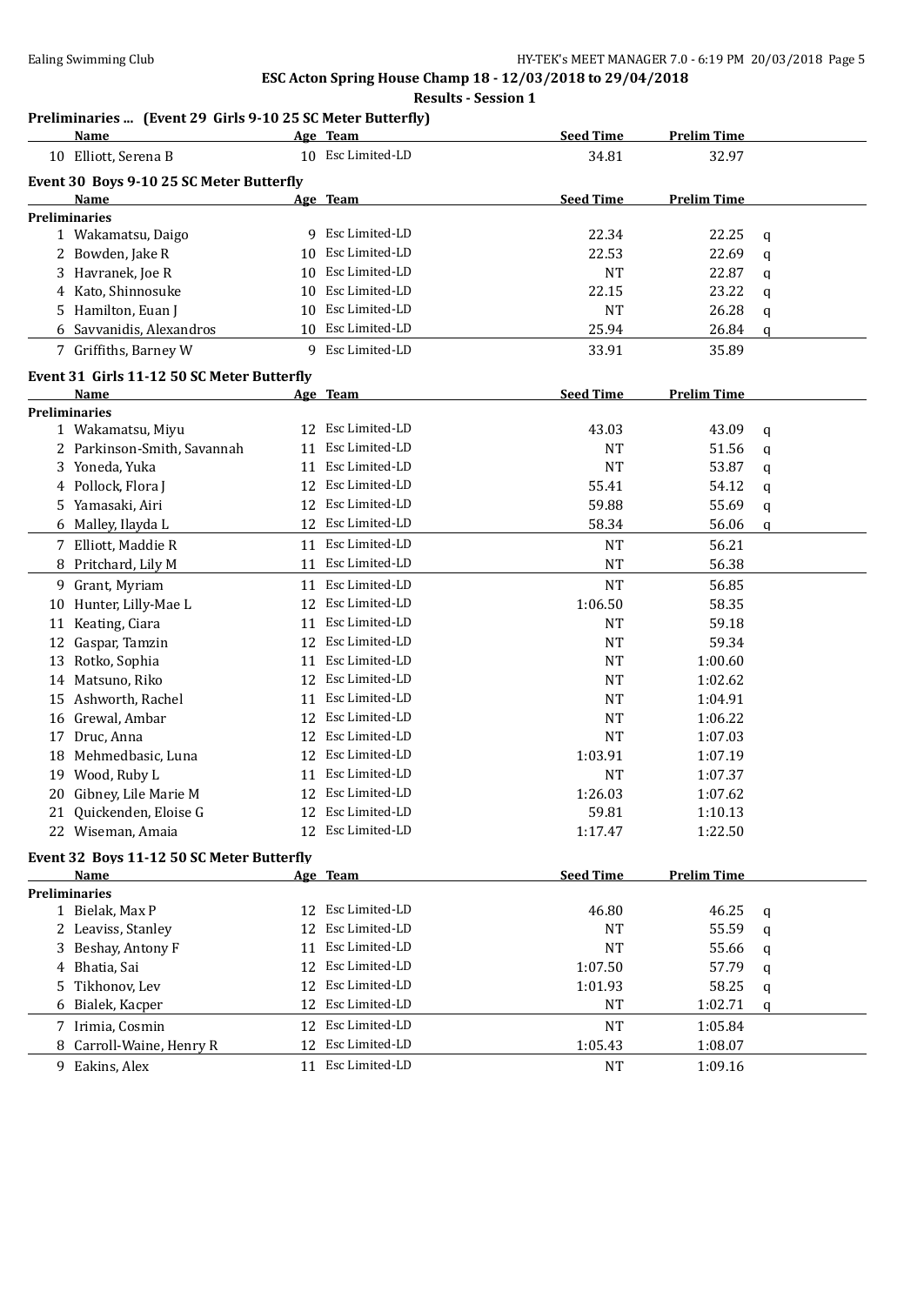# Ealing Swimming Club **HY-TEK's MEET MANAGER 7.0 - 6:19 PM 20/03/2018** Page 6 **ESC Acton Spring House Champ 18 - 12/03/2018 to 29/04/2018**

**Results - Session 1**

### **Event 38 Girls 9-10 100 SC Meter IM**

|    | Name                                 |    | Age Team          | <b>Seed Time</b> | <b>Prelim Time</b> |   |
|----|--------------------------------------|----|-------------------|------------------|--------------------|---|
|    | <b>Preliminaries</b>                 |    |                   |                  |                    |   |
|    | 1 Crawford, Florence A               |    | 10 Esc Limited-LD | 1:49.69          | 1:44.47            | q |
|    | 2 Takizawa, Hinano                   | q  | Esc Limited-LD    | 1:57.91          | 1:54.66            | q |
| 3  | Blenkinsop, Eve                      |    | 10 Esc Limited-LD | 2:13.19          | 2:03.10            | q |
| 4  | Rasmussen, Mia                       | 9  | Esc Limited-LD    | 2:14.28          | 2:03.81            | q |
| 5. | Nurnberg, Silvia L                   | 10 | Esc Limited-LD    | 2:07.28          | 2:10.12            | q |
| 6  | McGillveray, Isabella H              | 10 | Esc Limited-LD    | 2:22.15          | 2:12.72            | q |
|    | 7 Clarke, Orla M                     |    | 10 Esc Limited-LD | 2:36.22          | 2:13.88            |   |
|    | 8 Afonso, Ndia C                     |    | 10 Esc Limited-LD | 2:40.41          | 2:14.28            |   |
|    | 9 Elliott, Serena B                  |    | 10 Esc Limited-LD | 2:37.88          | 2:17.29            |   |
|    | 10 Eakins, Isabelle                  | 9  | Esc Limited-LD    | <b>NT</b>        | 2:20.18            |   |
|    | Event 39 Boys 9-10 100 SC Meter IM   |    |                   |                  |                    |   |
|    | Name                                 |    | Age Team          | <b>Seed Time</b> | <b>Prelim Time</b> |   |
|    | <b>Preliminaries</b>                 |    |                   |                  |                    |   |
|    | 1 Havranek, Joe R                    |    | 10 Esc Limited-LD | 1:41.84          | 1:41.59            | q |
| 2  | Bowden, Jake R                       | 10 | Esc Limited-LD    | 1:48.63          | 1:44.91            | q |
| 3  | Wakamatsu, Daigo                     | 9  | Esc Limited-LD    | 1:47.37          | 1:53.09            | q |
| 4  | Kato, Shinnosuke                     | 10 | Esc Limited-LD    | NT               | 1:53.72            | q |
| 5. | Savvanidis, Alexandros               | 10 | Esc Limited-LD    | 2:00.30          | 1:57.69            | q |
|    | 6 Hamilton, Euan J                   | 10 | Esc Limited-LD    | <b>NT</b>        | 2:03.37            | q |
|    | 7 Griffiths, Barney W                |    | 9 Esc Limited-LD  | 2:26.69          | 2:27.36            |   |
|    | Event 40 Girls 11-12 100 SC Meter IM |    |                   |                  |                    |   |
|    | Name                                 |    | Age Team          | <b>Seed Time</b> | <b>Prelim Time</b> |   |
|    | <b>Preliminaries</b>                 |    |                   |                  |                    |   |
|    | 1 Wakamatsu, Miyu                    |    | 12 Esc Limited-LD | 1:34.59          | 1:38.74            | q |
|    | 2 Parkinson-Smith, Savannah          | 11 | Esc Limited-LD    | NT               | 1:46.97            | q |
| 3  | Yamasaki, Airi                       | 12 | Esc Limited-LD    | 1:55.06          | 1:47.07            | q |
|    | 4 Pollock, Flora J                   | 12 | Esc Limited-LD    | 1:44.78          | 1:49.00            | q |
| 5  | Pritchard, Lily M                    | 11 | Esc Limited-LD    | NT               | 1:49.97            | q |
|    | 6 Yoneda, Yuka                       | 11 | Esc Limited-LD    | NT               | 1:50.71            | q |
|    | 7 Rotko, Sophia                      | 11 | Esc Limited-LD    | 1:55.94          | 1:52.97            |   |
| 8  | Keating, Ciara                       | 11 | Esc Limited-LD    | 1:51.45          | 1:53.88            |   |
| 9. | Elliott, Maddie R                    |    | 11 Esc Limited-LD | 2:06.10          | 1:54.09            |   |
|    | 10 Hunter, Lilly-Mae L               | 12 | Esc Limited-LD    | 2:04.68          | 1:56.87            |   |
|    | 11 Grant, Myriam                     |    | 11 Esc Limited-LD | 2:05.22          | 1:59.78            |   |
|    | 12 Gaspar, Tamzin                    |    | 12 Esc Limited-LD | <b>NT</b>        | 1:59.91            |   |
| 13 | Malley, Ilayda L                     | 12 | Esc Limited-LD    | 2:06.97          | 2:01.35            |   |
| 14 | Quickenden, Eloise G                 | 12 | Esc Limited-LD    | 1:58.00          | 2:02.85            |   |
|    | 15 Grewal, Ambar                     | 12 | Esc Limited-LD    | NT               | 2:04.71            |   |
| 16 | Matsuno, Riko                        | 12 | Esc Limited-LD    | NT               | 2:05.15            |   |
| 17 | Wood, Ruby L                         | 11 | Esc Limited-LD    | 2:19.90          | 2:06.50            |   |
| 18 | Druc, Anna                           | 12 | Esc Limited-LD    | NT               | 2:07.47            |   |
| 19 | Mehmedbasic, Luna                    | 12 | Esc Limited-LD    | 2:06.91          | 2:08.59            |   |
| 20 | Gibney, Lile Marie M                 | 12 | Esc Limited-LD    | 2:22.93          | 2:12.50            |   |
| 21 | Ashworth, Rachel                     | 11 | Esc Limited-LD    | 2:18.97          | 2:13.22            |   |
|    | 22 Wiseman, Amaia                    | 12 | Esc Limited-LD    | 2:25.03          | 2:22.37            |   |
|    |                                      |    |                   |                  |                    |   |